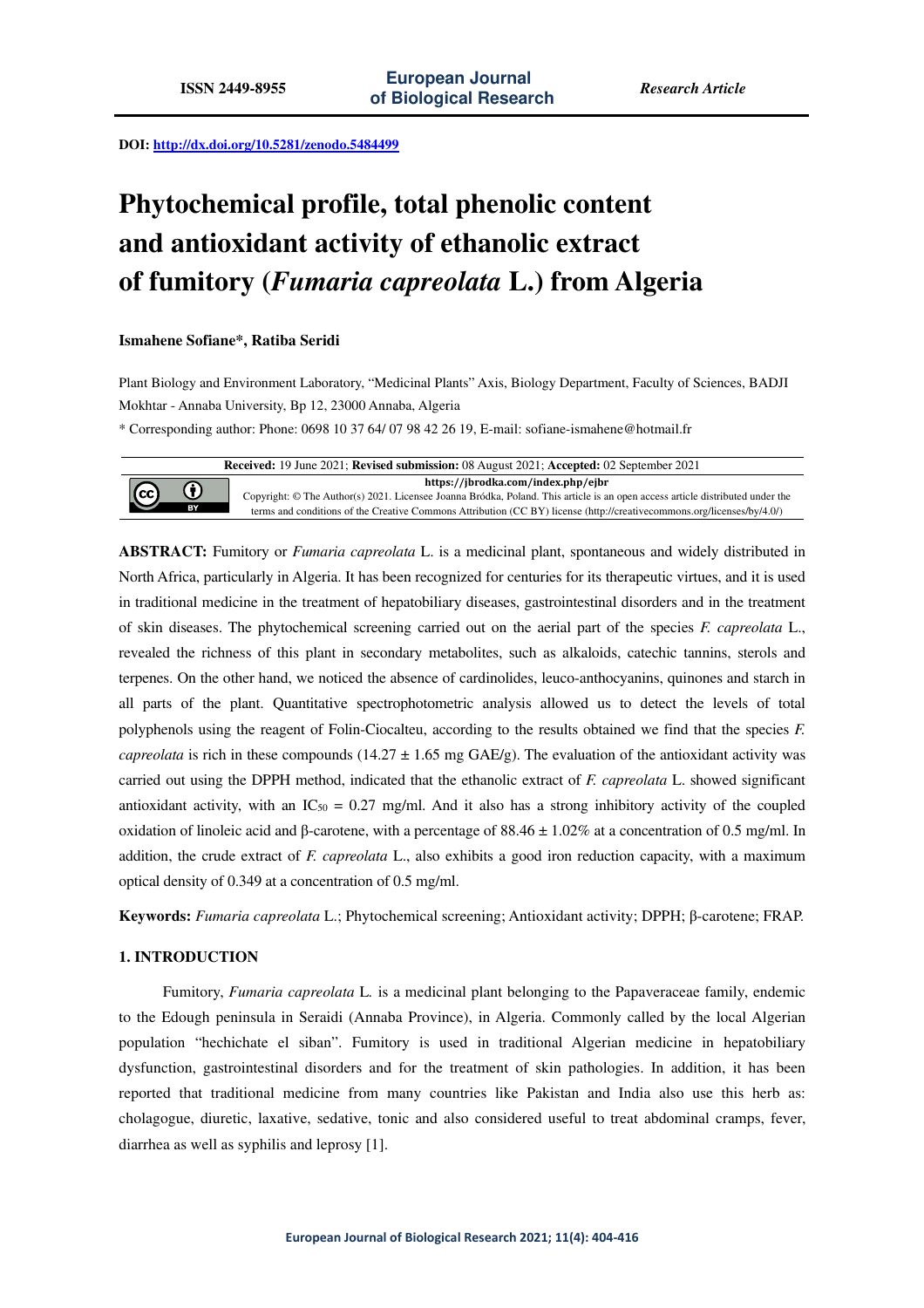Medicinal plants of the genus *Fumaria* represent an inexhaustible source of natural antioxidants. Moreover, the number of studies carried out on these plants as well as antioxidants of plant origin undoubtedly reflects their importance in many areas, medicine or food. The anti-radical properties of these natural products are often linked to their ability to perpetrate stable radicals [2].

The objective of this study is the knowledge of Algerian natural resources in medicinal plants. In this context, the phytochemical composition, the content of phenolic compounds and the antioxidant activity *in vitro* of the species *F. capreolata* L.*,* from the North-East of Algeria were studied.

# **2. MATERIALS AND METHODS**

### **2.1. Plant material**

Aerial parts of the species *Fumaria capreolata* L. were collected in full bloom and fruiting, between the years 2014 and 2015, from Edough in Seraidi, (Annaba Province, in Northeastern of Algeria). The samples were taken manually and randomly, the botanical identification was made according to the flora of Quezel and Santa [3], and validated by Doctor Hamel. T, teacher-researcher in plant physiology at the Biology Department of Annaba University, Algeria.

### **2.2. Phytochemical screening**

The screening method by tube reactions allowed us to identify some major chemical families such as: alkaloids, flavonoids, quinones, sterols and terpenes. This is a qualitative analysis based on coloring and/or precipitation reaction compounds of the major chemical families present. This is carried out in the dry and/or fresh plants [4].

These preliminary tests were carried out according to the techniques of Solfo [5] and Harborne [6]. Table 1 indicates the different chemical groups sought and the specific reagents used.

| <b>Chemical groups</b>     | <b>Reagents</b>              | <b>Reagent composition</b>                                               | <b>Positive results</b>        |  |
|----------------------------|------------------------------|--------------------------------------------------------------------------|--------------------------------|--|
| Alkaloids                  | Draragendorf                 | Nitrate of bismuth $+$ acetic acid                                       | orange-red precipitate         |  |
|                            | Mayer                        | potassium iodide + mercury chloride                                      | yellowish precipitate          |  |
| <b>Flavonoids</b>          | Shinoda                      | Ethanol $95^\circ$ + HCl (N/2) +<br>$(Mg \text{ ou } Zn)$                | orange color,<br>red or purple |  |
| Steroids and<br>Terpenoids | Lieberman<br><b>Bouchard</b> | Acetic anhydride +<br>purple coloring,<br>sulfuric acid<br>blue or green |                                |  |
| <b>Tannins</b>             | FeCl <sub>3</sub> $1\%$      | dark blue, green or black coloring.<br>FeCl <sub>3</sub> $1\%$           |                                |  |
| <b>Ouinones</b>            | Bornstraëgen                 |                                                                          | red coloring or violet         |  |
| Anthocyanins               |                              | pink coloring, red-orange<br>HCl $20\%$                                  |                                |  |
| Saponosides                |                              | Foam Index (MI):<br>Distilled water<br>positive test if $IM > 100$       |                                |  |

**Table 1.** Reagents used in the characterization of chemical groups.

## **2.3. Preparation of the ethanolic extract**

The ethanolic extract of *F. capreolata* L. was prepared according to the method of Rehman et al. [7]. 10 g of the powdered herbal drug (leaf, stem and flower) and 150ml of 90% ethanol were placed in a soxhlet apparatus (behr Labor) at 40°C for a period of 150 min (eleven extraction cycles). The extract was filtered and evaporated to dryness under reduced pressure with a Rotavap (Hei-Vap Ultimate, Heidolph), the latter is considered to be the crude extract.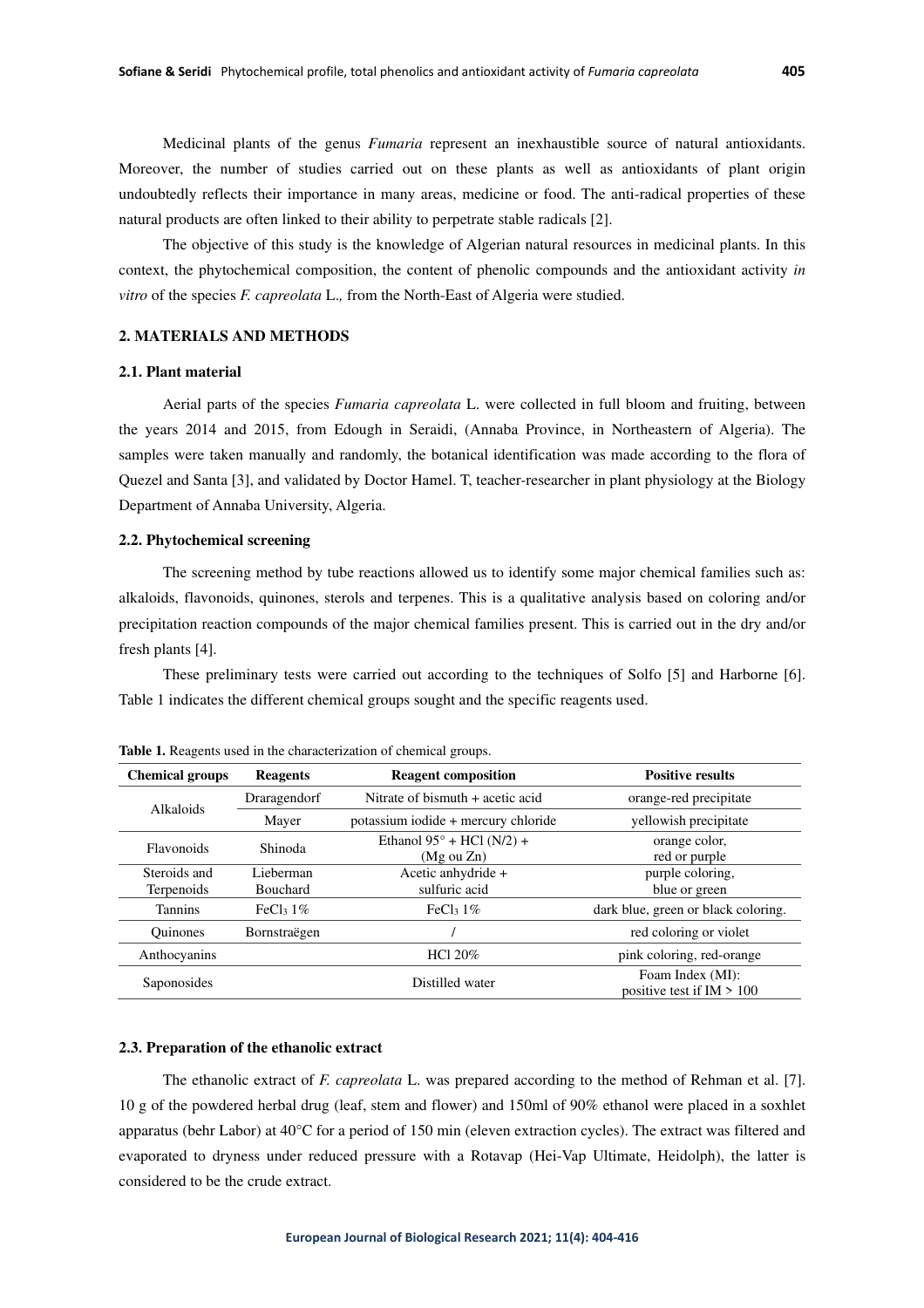# **2.4. Thin layer chromatographic analysis (TLC)**

The analyzes by thin layer chromatography or (TLC) were performed on Silicagel aluminum plates 60 F254 (MARCHERY-NAGEL). The plates are developed in saturated glass vessels with the appropriate eluent. The mobile phase consists of a binary mixture of solvents. The solvent systems used are as follows (the proportions are given by volume and they are classified by increasing polarity):

- nonpolar extracts: dichloromethane/methanol (9:1)

- polar extracts: dichloromethane/methanol (9.5:0.5) (9.8:0.2)

- hexane/ethyl acetate (4:6) (2:8)

The TLCs are analyzed in visible light and under U.V. (254 and 356 nm), before and after revelation with appropriate reagents. Using reagents provides additional information about the type of a molecule (specific reagent cases). Three alkaloids were used as controls: the atropine, berberine and scopolamine, and a flavonoid: quercetin. The retention factors (Rf) of the spots resulting from the separation were calculated and compared to those of the controls, thus allowing the identification of the different compounds in the extract.

| <b>Reagents</b>                                       | <b>Substances</b><br>revealed | Method of preparation and use                                                                                                                                                                               |  |
|-------------------------------------------------------|-------------------------------|-------------------------------------------------------------------------------------------------------------------------------------------------------------------------------------------------------------|--|
| Sulphuric<br>anisaldehyde<br>(Deleu-Ouettier<br>2000) | Versatile<br>reagent          | - Prepare a 0.5% solution of p-anisaldehyde in a mixture of CH3OH/Ac<br>$OH/H2SO4 (85:10:5).$<br>- Spray on the plate. After intense heating, the organic compounds appear as<br>colored spots in daylight. |  |
| Mounir                                                | Alkaloid<br>revealer          | - Prepare 10 ml of the stock solution and 20 ml of acetic acid and make up to<br>100 ml with distilled water.<br>- Spray on the plate: the alkaloids appear as orange-colored spots in daylight.            |  |

 **Table 2.** Main reagents used for (TLC) development.

#### **2.5. Determination of total phenolic compounds by colorimetry**

The method that we were able to adapt to our plant material, described by Juntachote et al. [8]. 0.5ml of the ethanolic extract of *F. capreolata* L. diluted in 5 ml of distilled water was mixed with 0.5 ml of the Folin-Ciocalteu reagent (FCR) in a test tube. Then 0.5 ml of 20% (w/v) anhydrous sodium carbonate solution (Na<sub>2</sub>CO<sub>3</sub>) was added to the mixture. After incubating the reaction mixture for one hour at room temperature in the dark, the absorbance is measured at 765 nm.

The phenolic content of the extract was determined from the regression equation of the calibration range established with gallic acid. The results are expressed in mg gallic acid equivalent per gram of dry plant material (mg GAE/g). All the measurements are repeated 3 times.

#### **2.6. Evaluation of antioxidant activity in vitro**

#### *2.6.1. DPPH (2,2-diphenyl-1-picrylhydrazyl) free radical scavenging activity*

The experimental protocol followed to measure the scavenging activity of DPPH is that by Benhammou et al. [9].

The DPPH is dissolved in methanol to obtain a solution of 0.3 mM. In tubes 1 ml of methanol and 1 ml of the ethanolic extract (at different concentrations 1 mg/ml in methanol) are introduced and 2 ml of the methanolic solution with DPPH is added. After vortexing, the tubes are placed in the dark at room temperature for 30 minutes. The reading is taken by measuring the absorbance with a spectrophotometer (Perkin-Elmer UV/Vis Lambada 35) at 517 nm.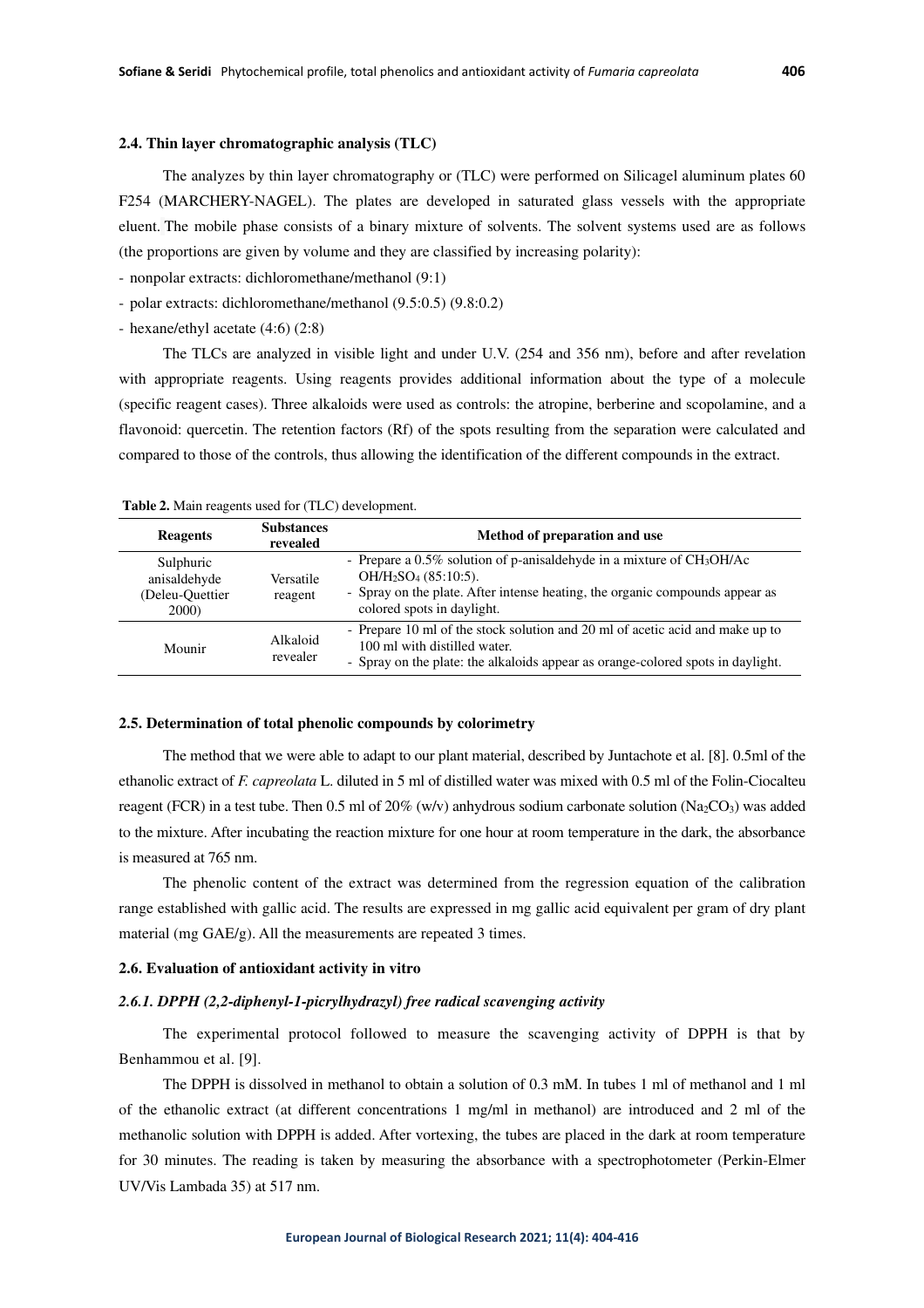The negative control is composed of 1 ml of the methanolic solution with DPPH and 2.5 ml of methanol. BHT, BHA and ascorbic acid have been used as standard synthetic antioxidants.

The percentage of antioxidant activity was determined according to the following equation: % Anti-free radical activity = (Abs control - Abs sample / Abs control)  $\times$  100

The results are the mean of three separate measurements  $\pm$  standard deviation. Calculation of IC<sub>50</sub>:  $IC<sub>50</sub>$  or 50% inhibitory concentration is the concentration of the test sample necessary to reduce 50% of the free radical DPPH.

# *2.6.2. β-carotene bleaching method*

The experimental protocol followed is that of Ozsoy et al. [10]. The β-carotene/linoleic acid emulsion was prepared by dissolving 2 mg of β-carotene in 10 ml of chloroform, then 1 milliliter of this solution is mixed with 20 mg of purified linoleic acid and 200 mg of Tween 40, the chloroform was completely evaporated on a rotary evaporator at 40°C. And the residue obtained is taken up in 50 ml of water saturated with oxygen  $(H_2O_2)$ , the resulting emulsion was stirred vigorously.

Tubes containing 5 ml of this emulsion are prepared, for which 200 μl of a solution of the ethanolic extract of the plant studied or of reference antioxidant (BHA) at different concentrations are added.

The mixture is stirred well and the absorbance reading at 470 nm is taken immediately against a blank, which contains the emulsion without the β-carotene. The covered tubes are placed in a water bath set at 50 °C and the absorbance reading is taken after 120 minutes. A negative control is carried out in parallel, comprising 5 milliliters of the β-carotene emulsion and 200 μl of ethanol.

The results obtained are expressed as a percentage inhibition of β-carotene discoloration using the following formula:

Percent inhibition =  $[1 - (A_0 - At /A_0^0 - A_1^0)] \times 100$  [10].

where:

AA: Antioxidant activity;

*A*<sup>o</sup>: Absorbance of the sample at to

*At:* Absorbance of the sample after 120 minutes of incubation

 $A^0$ <sup>o</sup>: Absorbance of negative control at to

 $A^0$ <sup>*t*</sup>: Absorbance of negative control after 120 minutes of incubation.

### *2.6.3. Ferric reducing antioxidant power (FRAP)*

The crude ethanolic extract of *Fumaria capreolata* L. diluted (1 ml) at different concentrations was mixed with 2.5ml of the phosphate buffer solution (0.2 M, pH 6.6) and 2.5 ml of potassium ferricyanide  $(K<sub>3</sub>Fe(CN)<sub>6</sub>)$  at 1%. The whole was incubated at 50°C for 20 min. Then, 2.5 ml of 10% trichloroacetic acid (TCA) was added to the mixture to stop the reaction, then the tubes are centrifuged for 10 min at 3000 rpm. Distilled water (2.5ml) and ferric chloride (FeCl<sub>3</sub>) (0.1%) were added to 2.5 ml of the supernatant. The absorbance reading was measured at 700 nm against a blank using a spectrophotometer (Perkin Elmer UV/Vis Lambada 35) [11].

Ascorbic acid was used as a positive control at the same chosen concentrations and under the same operating conditions as the samples.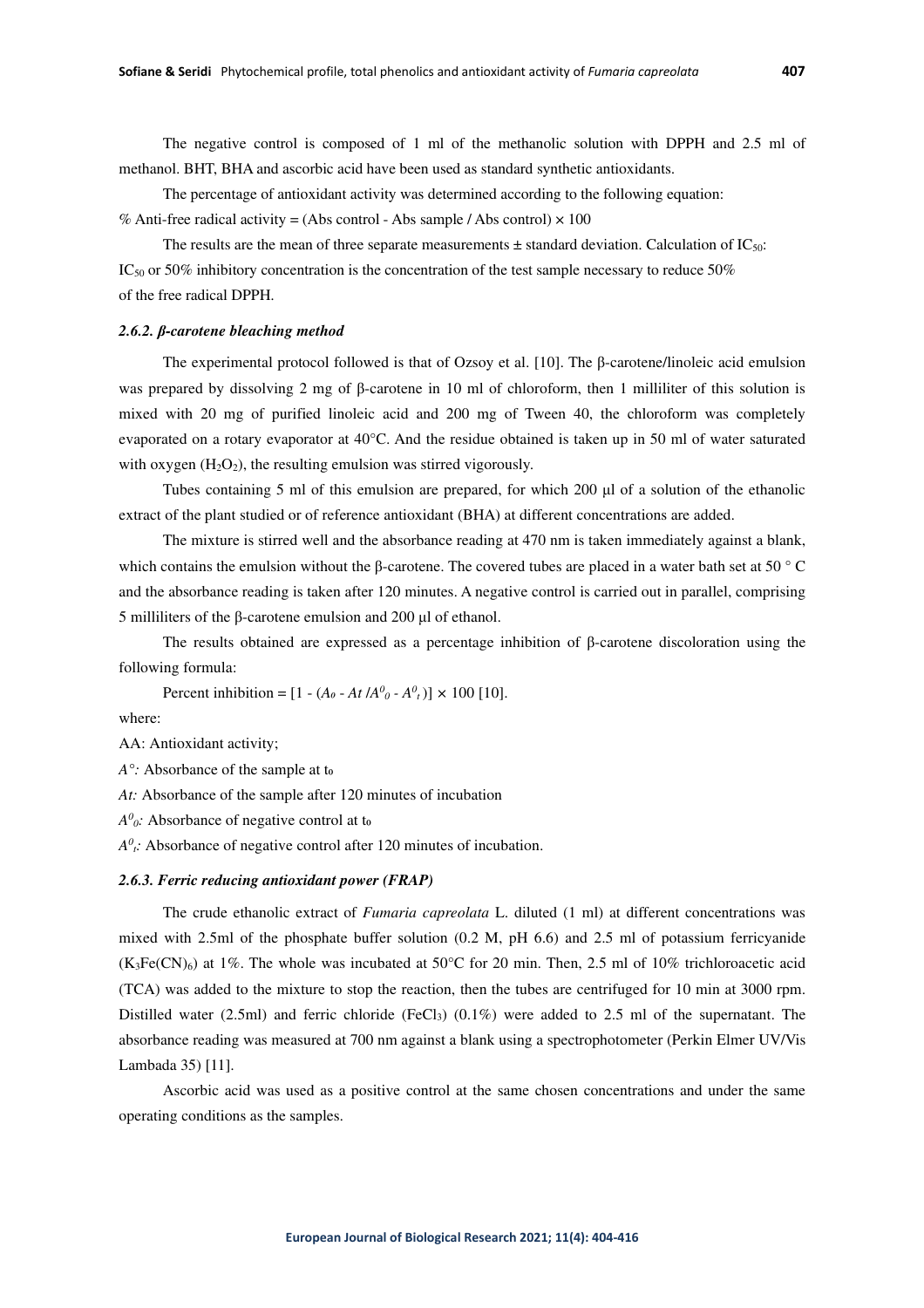# **3. RESULTS AND DISCUSSION**

#### **3.1. Phytochemical screening of** *Fumaria capreolata* **L.**

The results of the chemical screening carried out on the infused, the macerated and the powder of *Fumaria capreolata* L. from Eastern Algeria are shown in Table 3.

| Phytochemical<br>families |              | Fumitory Fumaria capreolata L. |                |                          |           |
|---------------------------|--------------|--------------------------------|----------------|--------------------------|-----------|
|                           |              | Flower                         | Leaf           | <b>Stem</b>              | Root      |
| Alkaloids                 |              | $+$                            | $+$            | $\overline{+}$           | $+$       |
| Flavonoids                |              |                                |                |                          |           |
| Sterols and terpenoids    |              | $+$                            | $\ddot{}$      | $\overline{+}$           | $\ddot{}$ |
| <b>Tannins</b>            | gallic       | $\ddot{}$                      | $\ddot{}$      | $\overline{+}$           |           |
|                           | catechetical |                                | $\overline{+}$ | $\ddot{}$                | $\ddot{}$ |
| Free quinones             |              | $\overline{\phantom{0}}$       | -              | $\overline{\phantom{a}}$ |           |
| Anthocyanins              |              | $+$                            |                | $+$                      |           |
| Leuco anthocyanins        |              | $+$                            |                |                          |           |
| Saponosides               |              | $\overline{+}$                 | $\ddot{}$      | $\ddot{}$                | $\ddot{}$ |
| Starch                    |              |                                |                |                          |           |
| Cardinolides              |              |                                |                |                          |           |
| Coumarins                 |              | $\ddot{}$                      |                |                          |           |

**Table 3.** The Phytochemical profile of the different organs of *Fumaria capreolata* L.

According to the results of the phytochemical screening carried out on the species *F. capreolata* L., we were able to detect different families of chemical compounds co-existing in this species by staining and precipitation reactions.

Table 3 shows that the organs of the species *Fumaria capreolata* L. contain several chemical groups. We observed a significant presence of alkaloids, sterols, catechic tannins and saponins, in all organs of the plant. While coumarins could only be detected in the flowers.

We noted a virtual absence of anthocyanins and leuco-anthocyanins in all organs, except in the flowers and stems of climbing fumitory where they are present. However, testing for free quinones, cardinolides, flavonoids and starch produced a negative inference for all organs of the plant.

Much research has revealed the richness of European, Asian and African species of the genus *Fumaria* in different types of isoquinoleic alkaloids, in particular aporphine, protoberberine, protopine and benzophenanthridine. Also spiro-benzylisoquinoline alkaloids have been isolated such as fumaricin, fumarilin, fumaritin, fumarophycin, Omethylfumarophycin and parfumin [12-14]. Maiza-Benabdesselam and his collaborators [15] in Algeria identified the alkaloids contained in the methanolic extracts of the aerial part of two Algerian species: *F. capreolata* and *F. bastardi* by GC/MS (Gas Chromatography coupled with Mass Spectrometry). They showed the presence of a large number of alkaloids such as: stylopine, protopine, fumaritin, fumaricin, fumarophycin, fumarilin and fumarofin.

Gupta and Rao [16] in a phytochemical study of the methanolic extract of the species *Fumaria indica*, observe four major chemical groups: alkaloids, flavonoids, sterols and saponins. Several authors have also reported the presence of tannins, tri-terpenoids, saponins and flavonoids in different parts of the plant [17-19]. These results confirm the presence of these different chemical compounds in the organs of our plant: *Fumaria capreolata* L.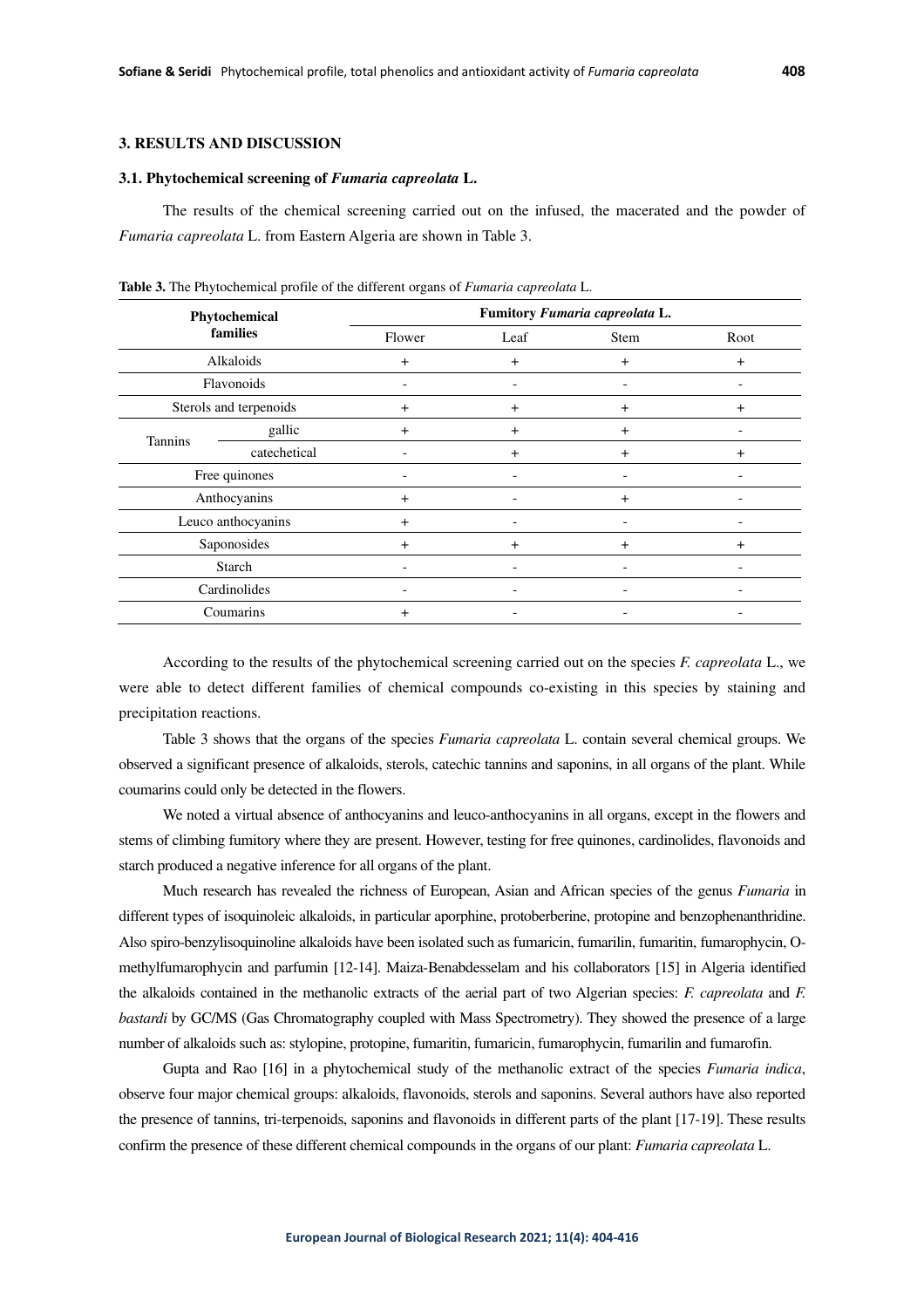# **3.2. Yield of ethanolic extract of** *F. capreolata* **L.**

The results we obtained indicate that from 10 g of the powder of aerial parts of the plant *Fumaria capreolata* L. and 150 ml of ethanol and following evaporation to dryness of ethanol. We obtained an ethanolic extract considered to be the crude extract of blackish green color and with a semi-solid appearance. This extract may contain chlorophyll, polyphenols and other compounds.

The yield is calculated on the total weight of dry and ground plant material, is expressed as a percentage. According to the results, the ethanolic extract of the plant studied has a low yield with a percentage of  $8.4 \pm 1.94\%$ . This yield is higher than that obtained in another study carried out on the same species collected from the city of Constantine (Algeria), where the yield of the crude ethanolic extract is of the order of 2.5% [20].

Furthermore, the value we obtained in our study is consistent with the results obtained in other work carried out on species of the same genus, where the ethanolic extracts of *Fumaria officinalis* and *F. parviflora* gave similar yields with the values of the order of 8% and 7.4%, respectively [21, 22].

However, Mohajerani et al in 2019, mentioned that the ethanolic (80%) extract of the species *Fumaria vaillantii* L. has a very high yield with a percentage of 20.3% [23]. While other researchers have reported a much lower yield, with a percentage of 11% and 10.2%, for ethanolic extracts of *F. officinalis* and *F. indica* [24, 25].

The difference in yield noted in our study may be due to the chemical composition which differs from one species to another, the possible content of active ingredients, the plant material to be extracted, the nature of the solvent used and the extraction technique used without forgetting the nature and composition of the soil [26].

#### **3.3. Thin layer chromatographic analysis (TLC)**

In the analysis of plant extracts by thin layer chromatography, each substance is characterised by its fluorescence under UV light (254 nm and 365 nm), its "Rf" and its color after development with the appropriate chemical developer.

According to the results, we observe nine (9) spots with different colors and migration distances (Rf) under both wavelengths for the ethanolic extract of *F. capreolata* L. TLC plates developed in the sulphuric anisaldehyde (followed by heating) showed colored spots (green, blue and black spots), indicating the presence of organic compounds. On the other hand, the appearance of certain orange-yellow colored spots after the revelation of the plates by the Mounir reagent indicates the presence of alkaloids.



**Figure 1.** Chromatograms of the ethanolic extract of *F. capreolata* L. after development.

TLC showed the probability of the presence of isoquinoline alkaloid such as berberine  $(Rf = 0.80)$  and the absence of the atropine and scopolamine in the ethanolic extract of the studied plant. Also a large group of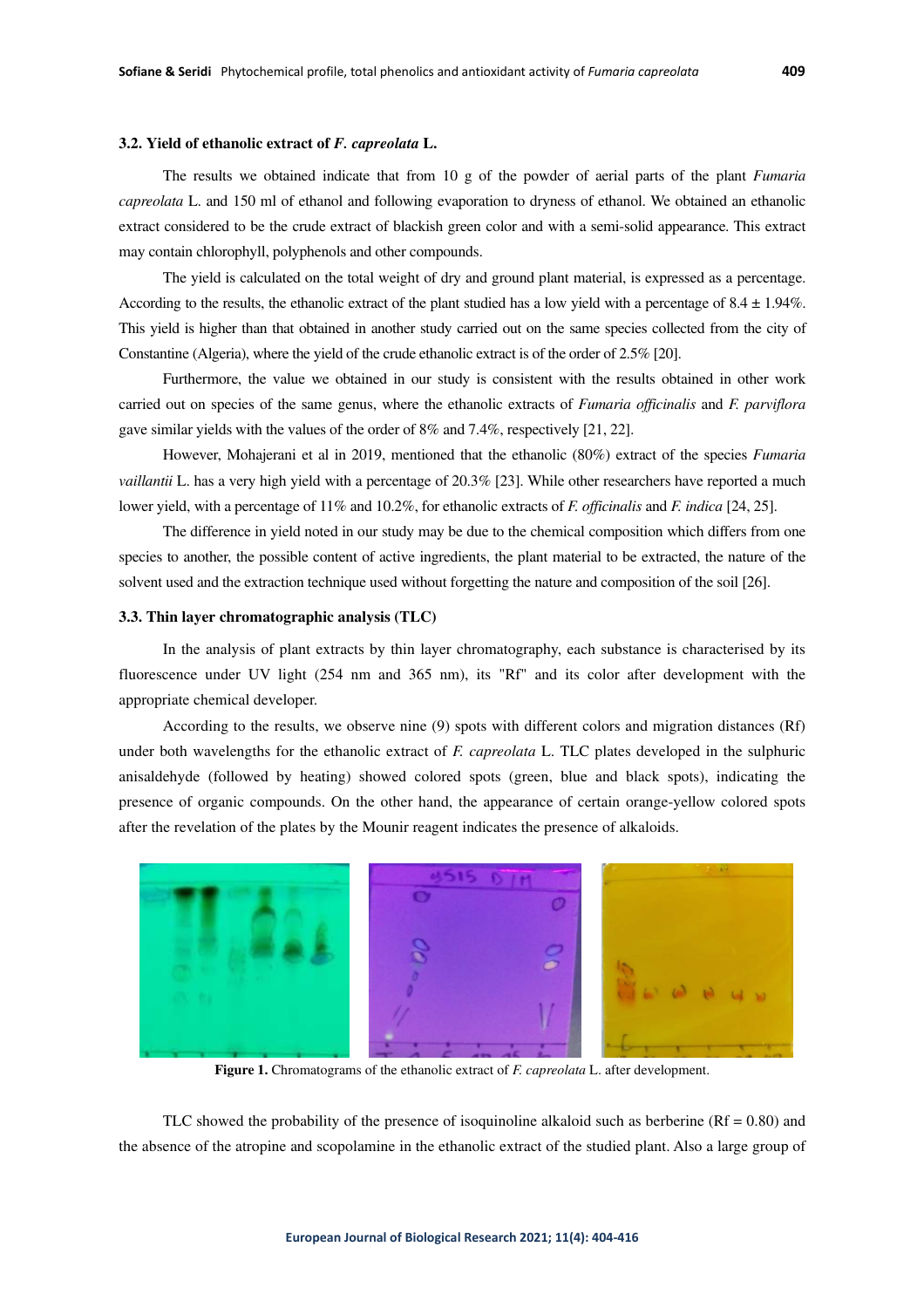phenolic compounds was detected. These results are consistent with those of Naz and co-workers in 2013 and Guna in 2017 in their studies on related species: *Fumaria parviflora* and *Fumaria indica* [27, 28]*.*

#### **3.4. Total phenolic content of ethanolic extract of** *Fumaria capreolata* **L.**

The family of phenolic compounds includes a large number of secondary metabolic products which differ in their structures and reactivity. These compounds have been of great interest in recent years due to their beneficial effects on human health, their powerful antioxidant properties and their credible effects on the prevention of various diseases associated with oxidative stress [29].



**Figure 2.** Gallic acid calibration curve for the determination of total polyphenols.

The content of phenolic compounds in the ethanolic extract of the species *F. capreolata* L. is 14.27  $\pm$ 1.65 mg GAE/g. While, the ethanolic extract of Romanian *F. capreolata* contains the highest amount of total phenolics (18.56 mg GAE/g d.w.) [30].

In addition, Ivan et al. [31], studied the levels of phenolic compounds in ethanolic extracts of five species of the genus *Fumaria*: *F. officinalis*, *F. thuretii*, *F. kralikii*, *F. rostellata* and *F. schrammii*. They showed that the polyphenol content in these species is between  $20.20 \pm 0.29$  mg GAE/g (in the species *F. thuretii*) and  $30.30 \pm 0.31$  mg GAE/g (in the species *F. officinalis*). These values are significantly higher than what we noted in our study on the species *F. capreolata* L. Significantly, the lowest values of phenolic compounds were recorded by Orhan et al. [32], in their study on four species of the genus *Fumaria* collected from Turkey: *F. cilicica*, *F. densiflora*, *F. kralikii* and *F. parviflora*. The values obtained varied between 0.05 and 0.09 mg GAE/g of dry extract. According to these results, we find that the species *F. capreolata* L. collected from Algeria is richer in phenolic compounds.

The variation noted in in the quantity of polyphenols from one extract to another and from one species to another is probably due to several parameters such as: the operating conditions of the extraction, the nature and the polarity of the solvent used. These variations are also considerable depending on the variety, the physiological stage of the plant and the nature of the plant tissues [33].

### **3.5. Antioxidant activity**

### *3.5.1. DPPH radical scavenging activity*

The anti-free radical activity of extract was evaluated by the DPPH spectrometry method. The DPPH molecule is a free radical, dark purple in color, characterized by an absorption band between 515-520 nm. The DPPH free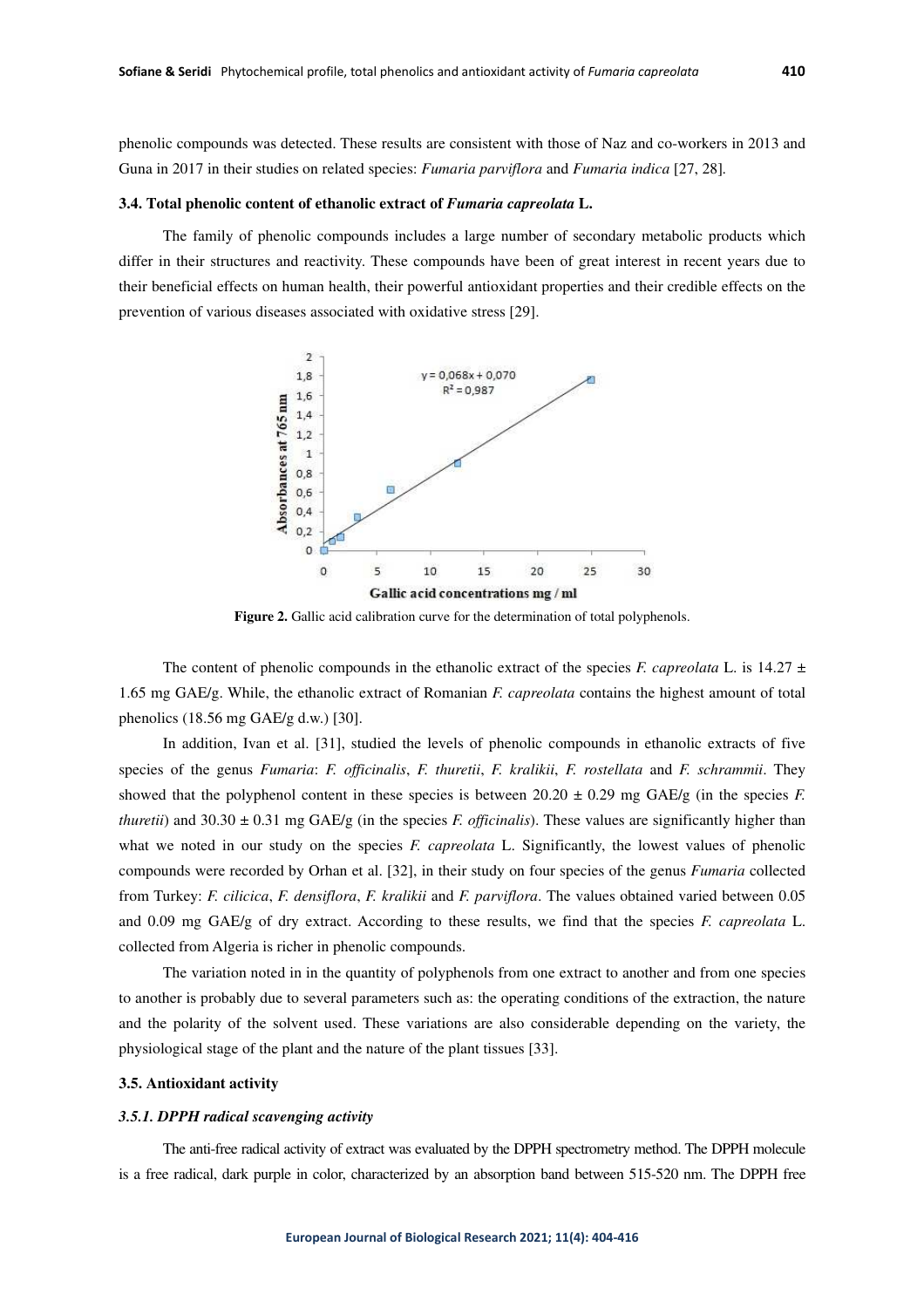radical scavenging assay is based on the reduction of the latter when mixed with an antioxidant such as polyphenols, which leads to a loss of its violet color which turns pale yellow and to a reduction in its absorption at 520 nm [29].

Figure 3 reports the percentages of inhibition obtained from the ethanolic extracts of *F. capreolata* L*.,* Compared to that of the positive controls used (BHA, BHT and ascorbic acid).





Figure 3 shows that the percentages of inhibition are important at different concentrations; which increase in anti-free radical activity proportional to the increase in the concentration of the extract tested. At a concentration of 0.5 mg/ml the ethanolic extract of *Fumaria capreolata* L. shows significant anti-free radical activity with a high DPPH radical scavenging power  $(72.35 \pm 0.27\%)$ .

| <b>Extracts</b>                              | $IC_{50}$ expressed in mg/ml |  |  |
|----------------------------------------------|------------------------------|--|--|
| Ethanolic extract of <i>F. capreolata</i> L. | 0.0300                       |  |  |
| <b>BHT</b>                                   | 0.0078                       |  |  |
| <b>BHA</b>                                   | 0.0058                       |  |  |
| Ascorbic acid                                | 0.0071                       |  |  |

Table 4. IC<sub>50</sub> found in the extract of the plant studied.

From the results shown in the Table 4, we note that the three positive controls used have a potent anti-free radical activity and superior to that of the extract of the plant studied. Indeed, BHA is the most active with an  $IC50 = 0.0058$  mg/ml, then ascorbic acid, then BHT (0.0071 mg/ml and 0.0078 mg/ml). We also note that the ethanolic extract of *F. capreolata* L. showed a still high IC<sub>50</sub> value (0.030 mg/ml).

Much research describes the antioxidant activity by trapping the free radical DPPH of species of the genus *Fumaria*. Previously, Bribi et al. [34] evaluated the antioxidant activity of the extract of total alkaloids of the same species *Fumaria capreolata* L., by the DPPH radical scavenging method in a concentration range between 0 and 800  $\mu$ g/ml. The strong anti-free radical effect of the extract tested was estimated at 68.31  $\pm$  0.35% at a concentration of 100 µg/ml. And the IC50 values found in the tested extract and the BHA were in the order of 28.87 µg/ml and 8.21 µg/ml. This result is clearly superior to that which we obtained in our study, where the ethanolic extract of the aerial part of the species *Fumaria capreolata* L. collected from the Edough region (Annaba, Algeria), seems to have anti-radical activity with a DPPH radical scavenging power of around  $72.35 \pm 0.05\%$  at a concentration of 0.5 mg/ml.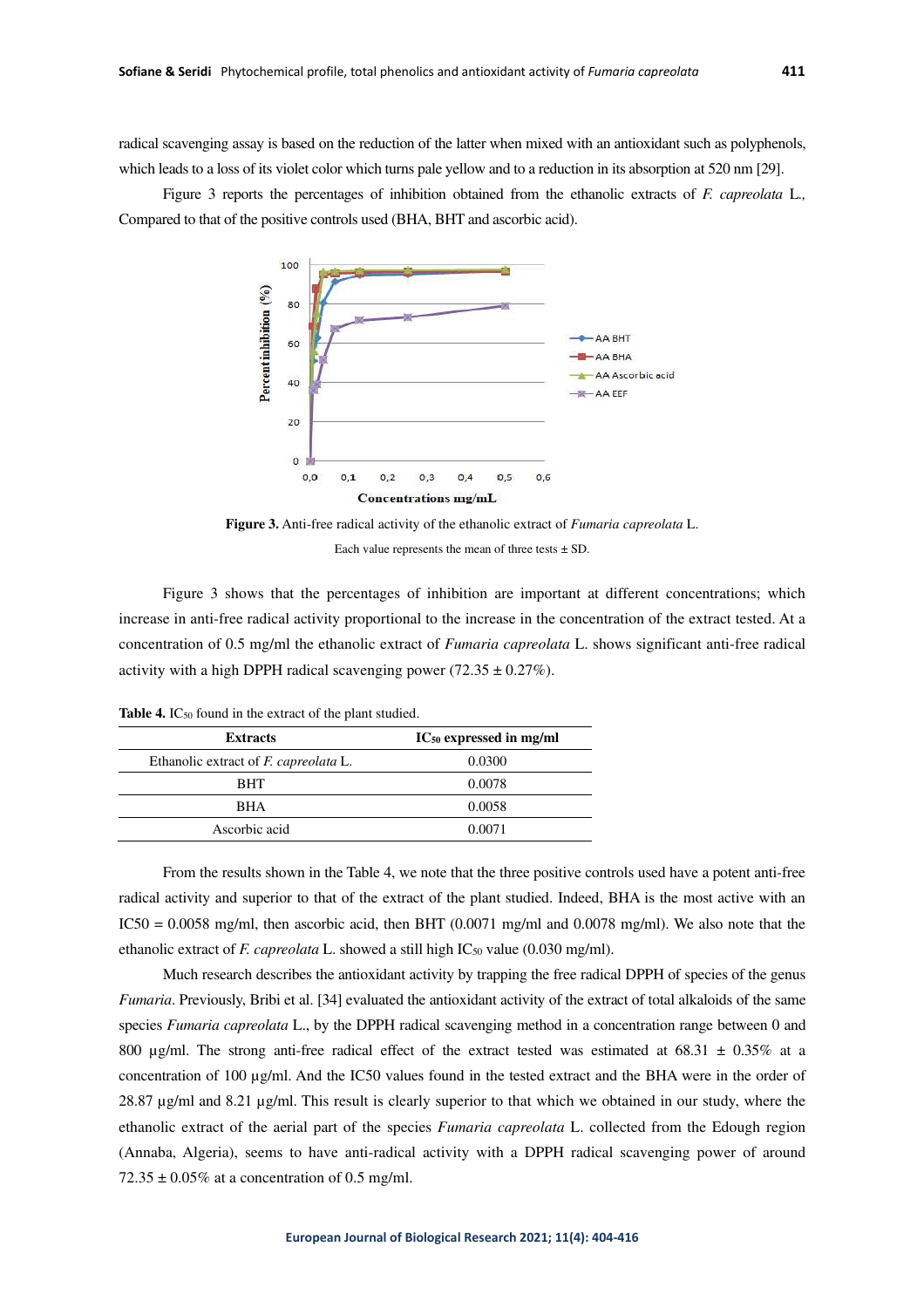Several other studies have demonstrated the anti-free radical activity of the ethanolic extract of *F. indica* by this same method, and each time the extract has shown a significant inhibitory power of the order of 61.8% [19], and with an  $IC_{50}$  of 11 mg/ml [25].

In the work of Orhan et al. [34], the antioxidant activity of several types of extracts from four species of the genus *Fumaria*: *F. cilicica*, *F. densiflora*, *F. kralikii* and *F. parviflora* was studied by several methods. The results obtained show that the extracts tested have a significant DPPH radical scavenging activity at the concentrations of 250, 500 and 1000 μg/ml. And the fraction of ethyl acetate and dichloromethane of the species *F. cilicica* exhibits the highest activity with a percentage of inhibition of the order of  $76.16 \pm 0.12\%$  and  $51.86\%$ respectively, at a concentration of 1000 µg/ml.

Theremore, Ivan et al. [31], observed that the ethyl acetate extract of the species *F. vaillantii* has the highest antioxidant activity compared to the rest of the extracts tested, with a percentage inhibition of the DPPH radical of 83.41%. This result joins that of Moghaddam et al. [35], who noted that the highest antioxidant power of the same species was observed at the vegetative stage, with an IC<sub>50</sub> value of the order of 1217.85  $\pm$  1.02. These authors reported that this activity is probably due to the presence of phenolic compounds and flavonoids.

This antioxidant property of the species *F. capreolata* L. may be due to protopine, which is an isoquinoline alkaloid present in the ethanolic extract of this plant as a major compound. The latter is endowed with several biological activities. Species of this genus also contain a number of fatty acids with an antioxidant effect, such as: linoleic acid, oleic acid, palmitic acid and myristic acid [30].

# *3.5.2. β-carotene bleaching method*

The antioxidant power of our extract has also been tested by the β-carotene bleaching method. The oxidation of linoleic acid generates peroxide radicals, and conjugated diene hydro peroxides. This test is based on the fact that these freed radicals will subsequently oxidize the highly unsaturated β-carotene, which loses its double bonds, thus causing the disappearance of its red color, which is measured spectrophotometrically at a wavelength  $\lambda = 490$  nm. However, the presence of an antioxidant could neutralize free radicals derived from linoleic acid, and therefore prevents the oxidation and bleaching of β-carotene [37].

From our results, we clearly notice that the ethanolic extract of the studied plant and BHA exert a powerful inhibitory effect on the oxidation of β-carotene, after 120 minutes of incubation. The ethanolic extract of *F. capreolata* L. shows the greatest inhibitory activity of the coupled oxidation of linoleic acid and β-carotene with a percentage of 88.46 ± 1.02% at a concentration of 0.5 mg/ml, followed by BHA with a percentage of  $82.69 \pm 0.03\%$ .

According to the literature, two species of the genus *Fumaria* native to Algeria were investigated for their ability to inhibit the peroxidation of linoleic acid. Maiza-Benabdesselam et al. [15] studied the antioxidant activity extracts of the total alkaloids of *F. capreolata* L. and *F. bastardii* L. The alkaloids extracts of both plants expressed strong antioxidant activity; however, the activity of *F. bastardii* extract was more potent than of *F. capreolata* L.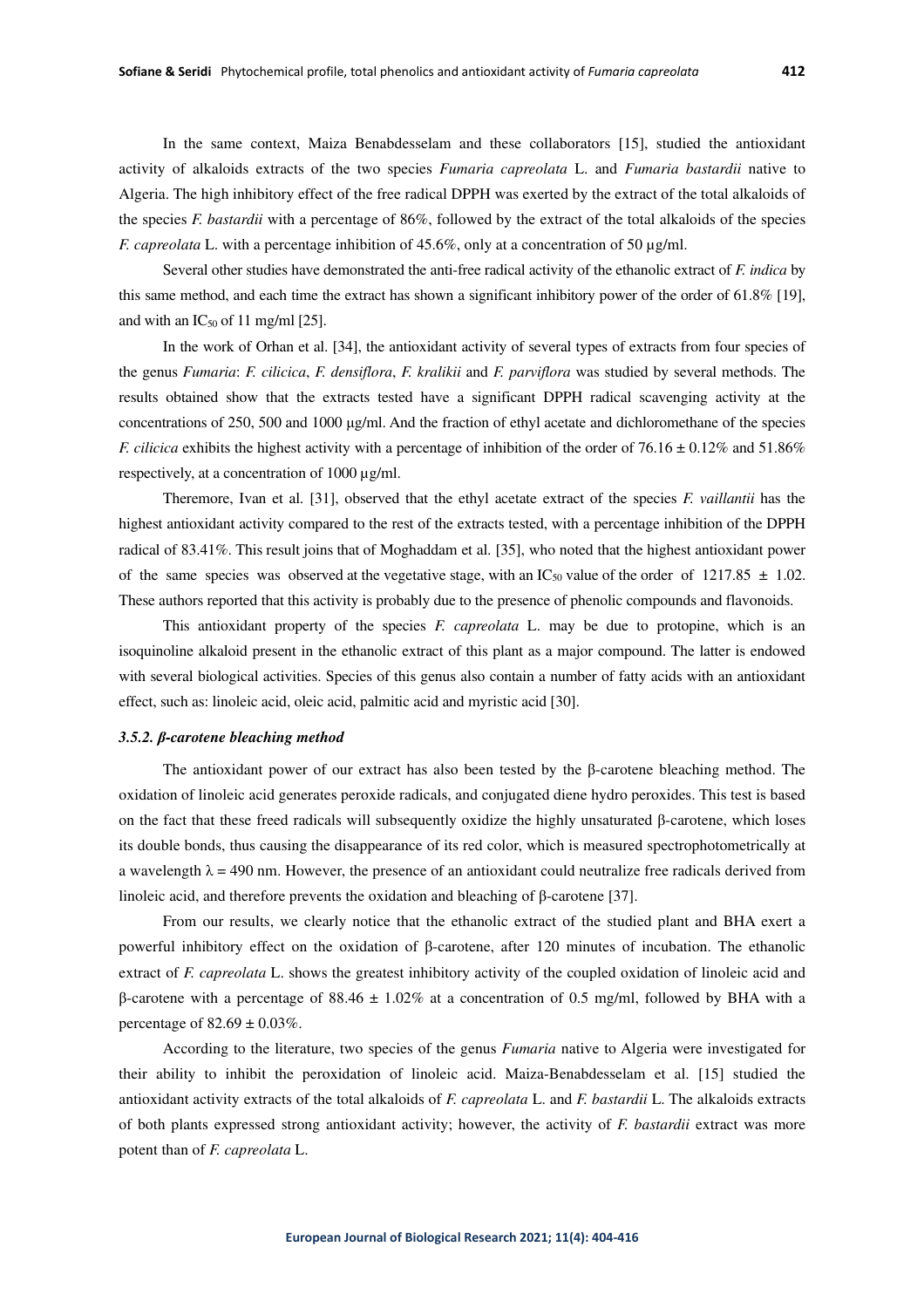β-carotene bleaching method



**Figure 4.** The antioxidant power of the ethanolic extract of *Fumaria capreolata* L. tested by β-carotene decoloration method.

At a concentration of 500 μg/ml, the two extracts tested showed a percentage of 65 and 67.8% inhibition of the peroxidation of linoleic acid, for the species *F. capreolata* L. and *F. bastardii* respectively. On the other hand, at the same concentration the antioxidant butylated hydroxyanisole (BHA), quercetin, and caffeine have an inhibition rate of 80, 56.2 and 64.3%, respectively.

## *3.5.3. Ferric reducing antioxidant power (FRAP)*

The FRAP method is a simple, inexpensive and robust spectrophotometric technique. It is based on the ability of polyphenols to reduce ferric iron  $Fe^{3+}$  to ferrous iron  $Fe^{2+}$  [40]. From the results obtained, we note that the increase in ferric iron reducing absorbances is proportional to the concentrations used.

The crude extract of *F. capreolata* L. expressed a very low reducing power, with observed values of optical densities not exceeding 1 (OD =  $0.349 \pm 0.0062$ ) at a concentration of 0.5 mg/ml. From the graphs shown in figure 3, we can clearly observe the low capacity of the crude extract of *F. capreolata* to reduce iron by comparing the latter with the reducing power of ascorbic acid which is of the order from  $2.52 \pm 0.0052$ . This potential is related to the nature of the reducing substances existing in the extract tested.





**Figure 5.** Reducing power of the ethanolic extract of the plant studied and of the ascorbic acid tested by the FRAP method.

Each value represents the average of three trials.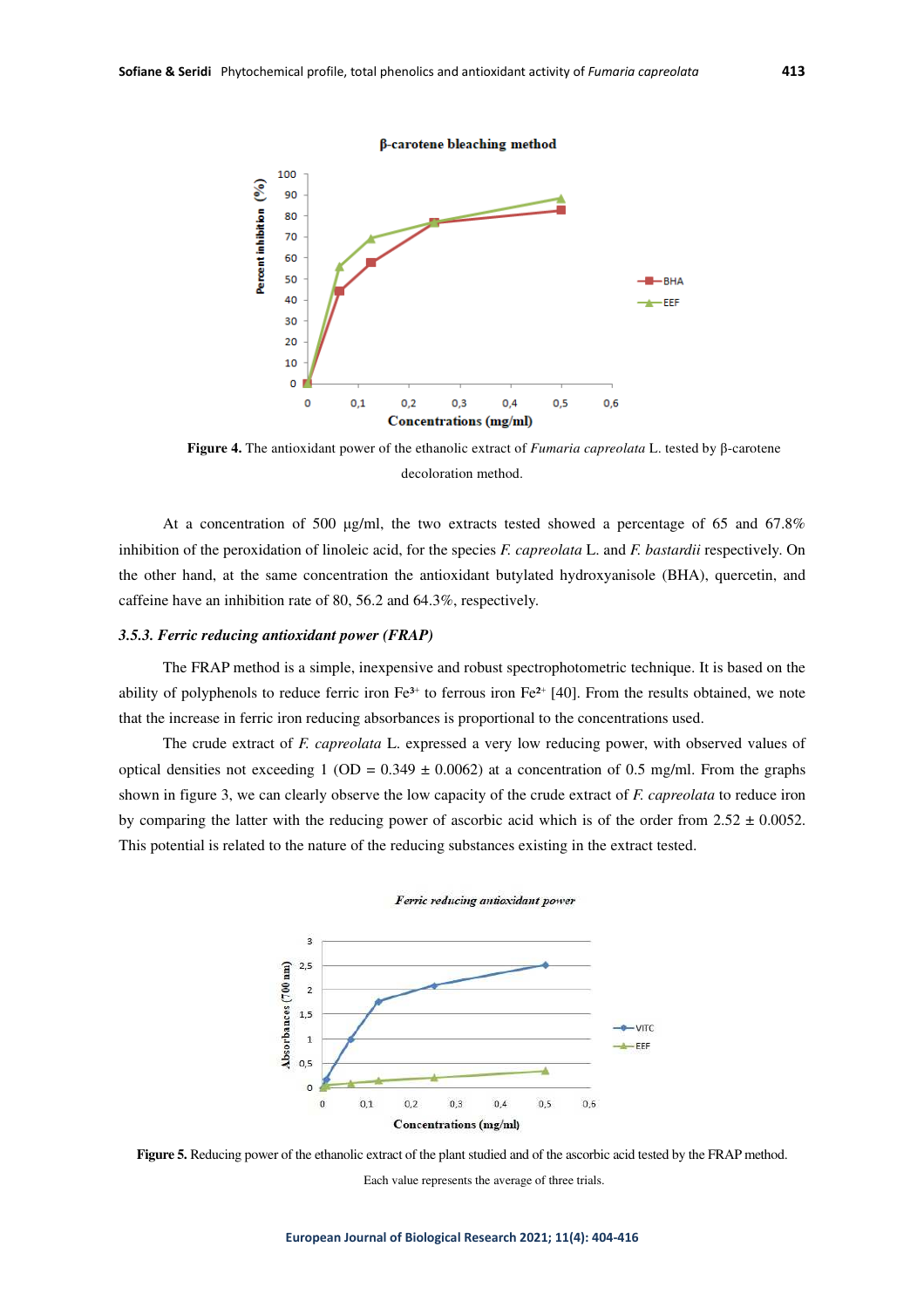A compound's reducing capacity can serve as an indicator of its antioxidant potential. The presence of reducing agents (such as antioxidants) causes the conversion of  $Fe<sup>3+</sup>$  ferricyanide complex in the ferrous form Fe2+. Although iron is essential for oxygen transport for respiration and enzyme activity, it is a reactive metal that catalyzes oxidative damage in living tissues and cells [41].

The reducing activity of the ethanolic extract of the plant *Fumaria capreolata* L. from the Edough region was moderate and significantly lower than that of ascorbic acid, with an optical density of  $0.349 \pm 0.03$  at a concentration of 0.5 mg/ml.

Our results join those obtained by Maiza-Benabdesselam et al. [15], where the extracts of the total alkaloids of *F. bastardii* and *F. capreolata* showed a low activity for the reduction of iron compared to the standards used, in the following order: quercetin > BHA > gallic acid followed by the extracts of the total alkaloids of *F. bastardii* and *F. capreolata.* In another study, the best reducing capacity of the extract of the total alkaloids of *F. capreolata* was obtained at a concentration of 800 µg / ml with an optical density of around  $0.57 \pm 0.005$  [33]. On the other hand, the ethanolic extract and the fractions of four plants belonging to the genus *Fumaria* from Turkey were tested for their reducing capacity. All of the extracts tested exerted a low reducing capacity compared with the positive control. And the greatest reducing activity was obtained from the ethanolic extract of *Fumaria kralikii* with an absorbance of  $0.390 \pm 0.04$  at a concentration of 1000  $\mu$ g/ml [37]. Further, the antioxidant activity of *F. vaillantii* extracts reported by FRAP assay, demonstrates that the reducing power of BHT (585.91 Fe<sup>2+</sup>/mg extract) was significantly higher than vegetative, budding and flowering stages (359.48) and 248.87 µmol Fe<sup>2+</sup> per mg EO, respectively) [38].

Generally, the variation in the reducing activity is attributed to the chemical composition of the extracts tested. However, it may be due to one of the majority constituents or to other minority constituents or also to a synergy between them.

# **4. CONCLUSIONS**

We can conclude that, the plant that we studied as well as various other species of the same genus, were markedly different with regard to their phytochemical composition, in particular alkaloids and phenolic compounds. As a result, they also differ in their anti-oxidant activities. However, we noted that the antioxidant properties of the species *Fumaria capreolata L* from Edough region (Annaba Province, Algeria), correlated with their phytochemical composition.

**Authors' Contributions:** SI: collecting plant samples, extraction, determination of total phenolic content, studied antioxidant activity of the plant and wrote the manuscript. SR: Supervised the findings of this work. All authors are read and approved the final manuscript.

**Conflict of Interest:** The author has no conflict of interest to declare.

#### **REFERENCES**

- 1. Gilani AH, Bashir S, Janbaz KH, Khan A. Pharmacological basis for the use of *Fumaria indica* in constipation and diarrhea. J Ethnopharmacol. 2005; 3: 585-589.
- 2. Rice-Evans CA, Packer L. Flavonoids in Health and Disease, 2nd edn. CRC Press. 2003.
- 3. Quezel P, Santa S. La nouvelle flore de l'Algérie et des régions désertiques méridionales. Ed. Centre national de la recherche. Paris. 1963.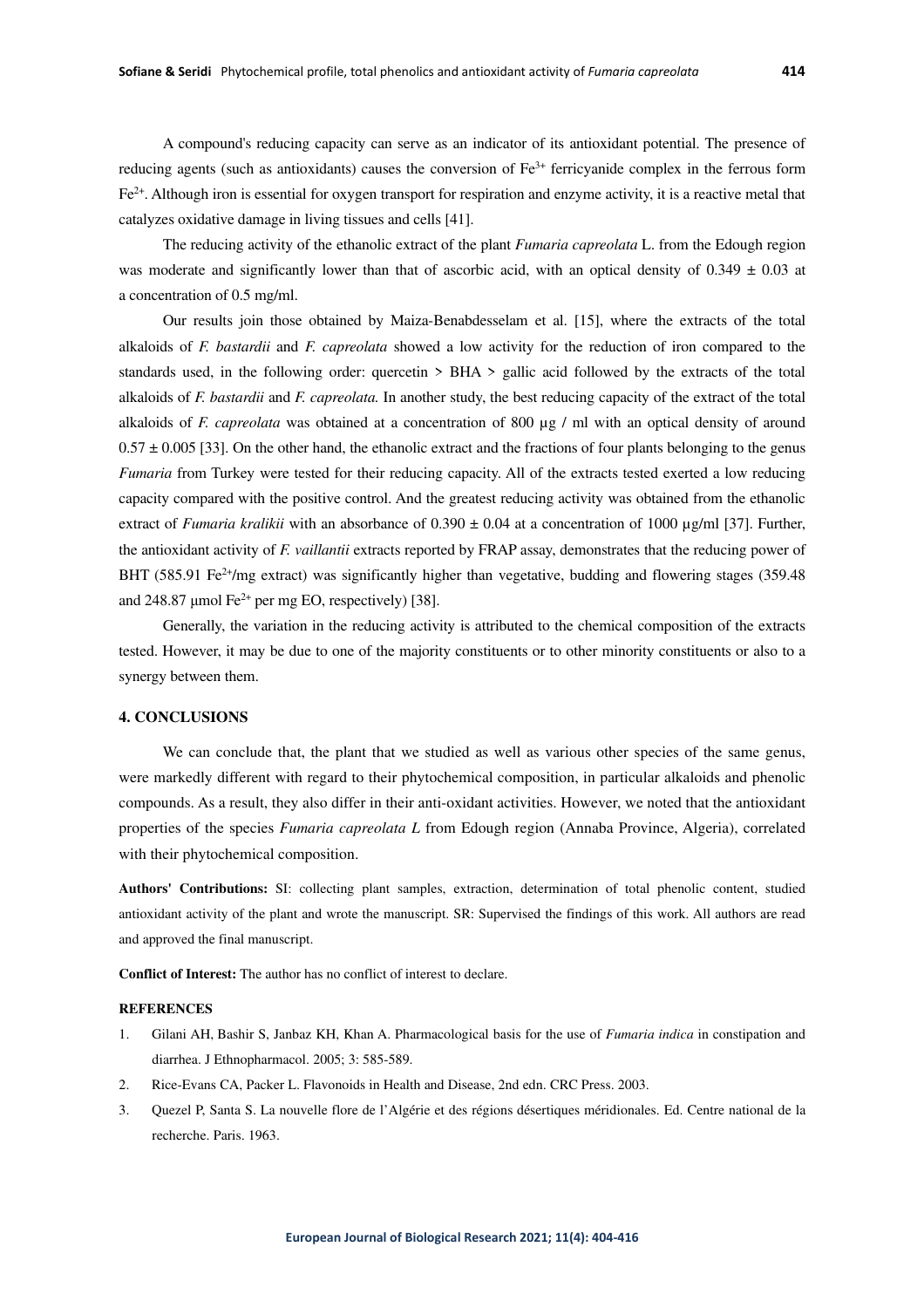- 4. Ngakegni-Limbili AC. Etude de synergie des effets chimiques et biologiques des lipides de réserves et des huiles essentielles des fruits et graines saisonniers de la sous-région Afrique Centrale. Institut National Polytechnique. Université de Toulouse. 2012; 170-171.
- 5. Solfo R. Etude d'une Plante Médicinale Malgache *Buxusma dagascarica* Bail et ses variétés. Ed. O.R.S.T.O.M. 1973.
- 6. Harborne JB. Phytochemical methods: A guide to modern techniques of plant analysis. Chapman et Hall Thomson Science (UK). 1998.
- 7. Rehman S, Abdul L, Shamim A, Asad UK. Antibacterial activity of Shahtra (*Fumaia officinales Linn*) extracts against MRSA (Methicillin Resistant *Staphyloccocus aureus*). Unani Medicus Int J. 2010; 1: 57-61.
- 8. Juntachote T, Berghofer E, Siebenhandl S, Bauer F. The ant-oxidative properties of Holy basil and Galangal in cooked ground pork. Meat Sci. 2006; 72: 446-456.
- 9. Benhammou N, Atik-Bekkara F, Kadifkova PT. Antiradical capacity of the phenolic compounds of *Pistacia lentiscus* L*.* and *Pistacia atlantica Desf*. Adv Food Sci. 2007; 155-161.
- 10. Ozsoy N, Can A, Yanardag R, Akev A. Antioxidant activity of *Smilax excelsa* L. leaf extracts. Food Chem. 2008; 571-583.
- 11. Oyaizu M. Studies on products of browning reactions: antioxidative activities of products of browning reaction prepared from glucosamine. Jpn J Nutr. 1986; 413-419.
- 12. Sousek J, Guedon D, Adam T, Bochorakova H, Taborska E, Valka I, Šimanek V. Alkaloids and organic acids content of eight *Fumaria* species. Phytochem Anal. 1999; 10: 6-11.
- 13. Bentley KW. β-Phenylethylamines and the isoquinoline alkaloids. Royal Soc Chem. 2000; 247-268.
- 14. Suau R, Cabezudo B, Rico R, Najera F, Lopez RJM. Direct Determination of Alkaloid Contents in *Fumaria* Species by GC-MS. Phytochem Anal. 2002; 13: 363-367.
- 15. Maiza BF, Khentache S, Bougoffa K, Chibane M, Adach S, Chapeleur Y, et al. Antioxidant activities of alkaloid extracts of tow Algerian species of *Fumaria*: *Fumaria capreolata* and *Fumaria bastardii*. Rec Nat Prod. 2007; 1: 28- 35.
- 16. Gupta P, Rao CHV. Morpho-anatomical and physicochemical studies of *Fumaria indica* (Hausskn.) Pugsley. Asian Pac J Trop Biomed. 2012; 830-834.
- 17. Shayka A, Chatterjee SS, Kumar V. Holistic psychopharmacology of *Fumaria indica*. Chinese Med. 2012; 3: 182- 199.
- 18. Rao CV, Verma AR, Gupta PK, Kumar MV. Anti-Inflammatory and Anti-Nociceptive Activities of *Fumaria indica*  Whole Plant Extract in Experimental Animals. Acta Pharm. 2007; 57(4): 491-498.
- 19. Gupta P, Sharma N, Rao CHV. A review on ethnobotany, phytochemistry and pharmacology of *Fumaria indica*  (Fumitory). Asian Pac J Trop Biomed. 2012; 665-669.
- 20. Mezhoud K, Benmokhtar M, Smati D. Contribution to the study of *Fumaria capreolata* L. (Papaveraceae), in the Wilaya of Constantine: phytochemical characterization and research of the anti-inflammatory activity. Batna J Med Sci. 2018; 5(1): 26-28.
- 21. Pehlivan KF, Yildirim A, Türker A. Biological screening of various medicinal plant extracts for antibacterial and antitumor activities. Turk J Biol. 2012; 36: 641-652.
- 22. Al qasoumi SI, Al dosari MS. Evaluation of the hepatoprotective effect of *Fumaria parviflora* and *Momordica balsamina* from Saudi folk medicine against experimentally induced liver injury in rats. Res J Med Plant. 2009; 3: 9-15.